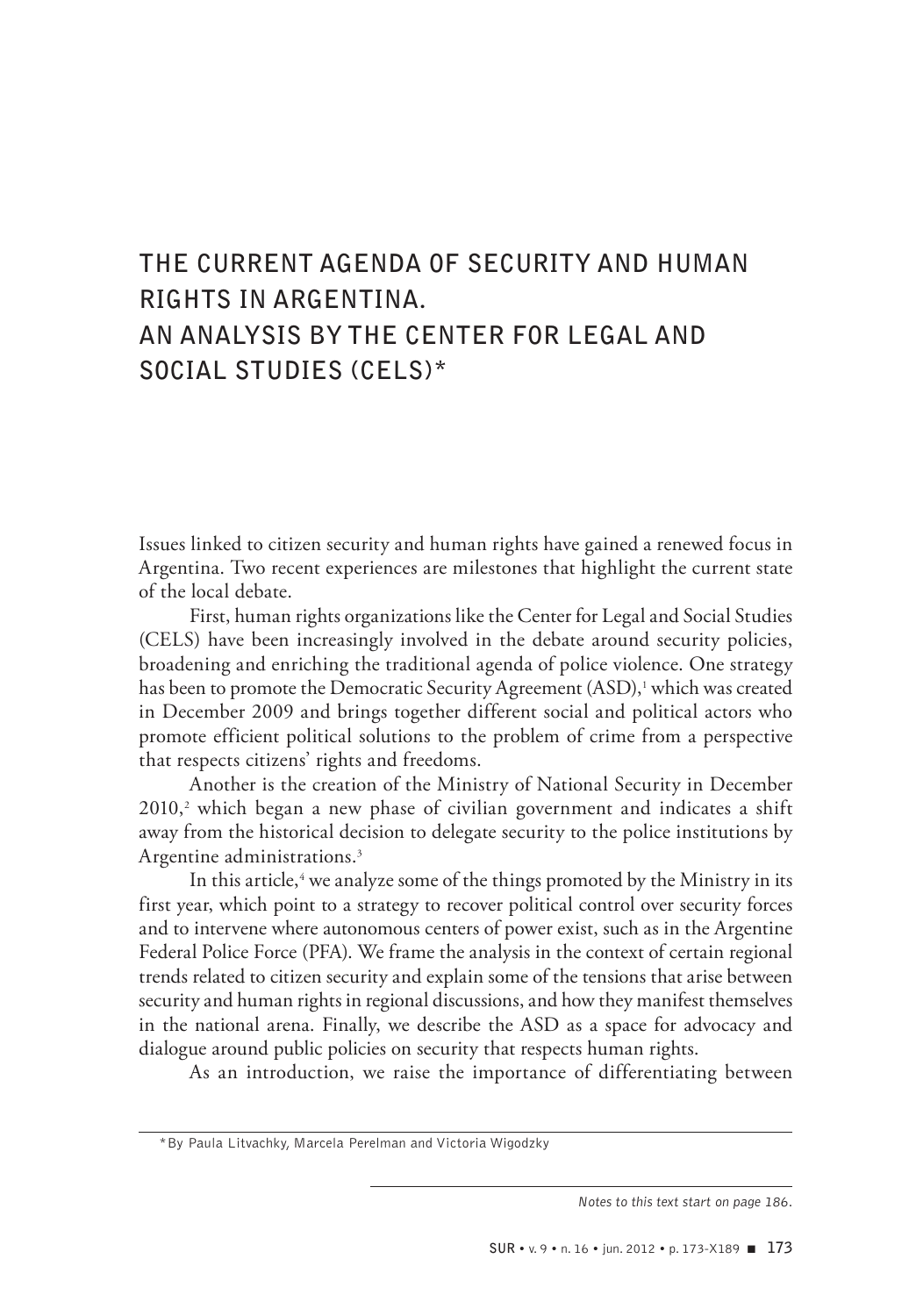governance of security and governance of security institutions. It is an analytical differentiation that enriches the evaluation of a governance agenda that, while addressing institutional control over security forces, also implies returning control of operational security decisions to the political sphere.

#### **1 Governance of security and governance of security institutions**

The disinclination of political authorities to govern security in Argentina was extensive both over time and across jurisdictions, even though standards and hierarchy had officially placed police forces under elected authorities since the return to democracy in 1983. This implies that what is usually called "self-governance" emerged from the decision of political authorities not to get involved with managing security matters, either due to a belief that the police had the right knowledge, or because the necessary steps of relinquishing control could bring about destabilizing power that the police forces have exercised in the past.

This "delegative model" supposes a double abdication: both of the exercise of governance of security matters and of the exercise of governance of police institutions. While in practice both issues are intimately related, for the purposes of this analysis, it is helpful to differentiate between the two. On one hand, every government is responsible for exercising strategic civilian leadership of the police, which requires maintaining full control over the institution. Meanwhile, preventing and punishing crime and violence in an efficient and legal manner must be done through criminal policy priorities and strategies—among other things—that are established and led by government authorities that take into account social problems and conflicts.

The relationship between the two dimensions is found, first, in that relinquishing control over the police forces implies, in practice, a refusal to establish criteria for recruitment, training, control, resource allocation, and many other matters, without which it is impossible to follow a security agenda that does not arise from the police organization itself. Second, this kind of delegation of power favors police collusion and participation in illegal networks, which constitute the most serious problems with crime.

Although the civilian and political governance of security matters is a key demand of human rights organizations and those who work for the democratization of security in Argentina, the fact that political authorities take on the role that corresponds to them is just one point of departure for promoting democratic security policies. It is important to analyze the policies that have been sustained as well as police actions and their effects in order to substantively assess these efforts in terms of what linkages are being made between security and human rights in practice, not just in speech.

#### **2 The Ministry of National Security's first year: exercising governance of security**

The Ministry of National Security has completed its first year during which the key issue was the decision to return control of security to the political authorities before reforming the legal framework that applies to the police. It is worth noting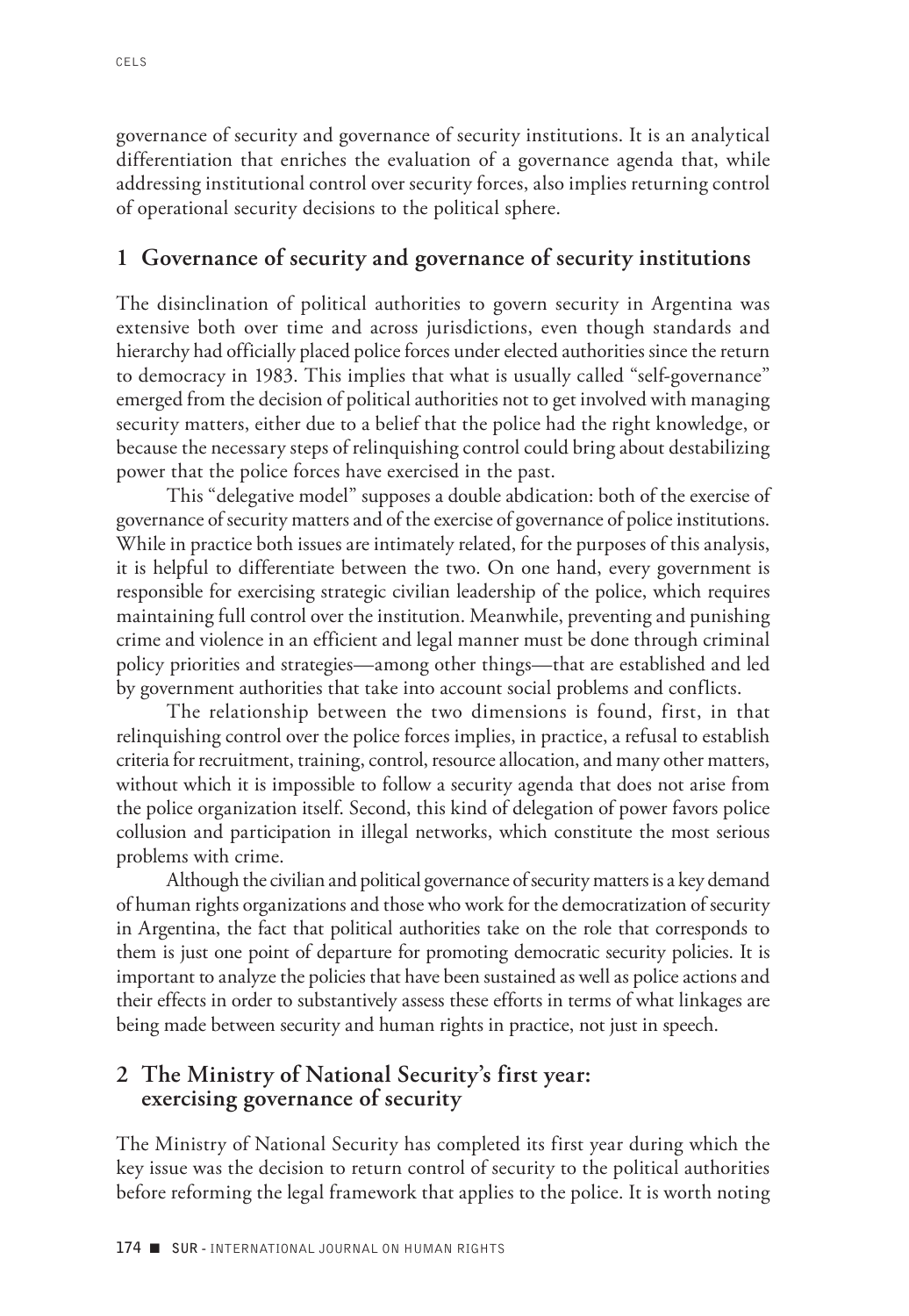that the new Ministry has implemented a series of actions that demonstrate its commitment to exercise civilian control over security matters and the federal police forces, thereby discontinuing the historical pattern of delegating governance of security matters and police institutions to the police themselves—particularly the PFA. The set of operations and plans promoted by the Ministry constitutes a new pattern of security policies that advances their control over territory, population, and security forces.

In terms of governance over the security forces, the first thing that stands out is the change made to the PFA's centers of power. This has been carried out primarily through four measures that had significant symbolic and operational impacts. First, there was the transfer of passport administration from the PFA, which had historically been responsible for managing this important documentation, to the Ministry of the Interior. Second, the PFA was moved out of the neighborhoods in the south of Buenos Aires where its involvement in local illegal networks was a major component of the crime in the area and was replaced by two other federal security forces: the Gendarmerie and the Naval Command. Third and fourth, there were interventions into two areas where the PFA had self-defined the distribution of security services, frequently based on legal or illegal agreements between the police and individuals or businesses in the area: the discretionary handling of "additional services"5 and the political centralization of decisions about how to distribute police services on the street. In turn, these measures allowed security resources to be reallocated to strengthen services provided in the city of Buenos Aires and together, they show an intervention into key spaces where the PFA had traditionally exercised arbitrary, illegal, and highly lucrative authority.

Second, the Ministry intervened at critical points in the profession and performance of the police in order to shape the profile of police officers and institutions, including through efforts to recognize the rights of the police themselves. This merging of control and "police wellbeing" within the Ministry's operational areas is a unique characteristic of the current government's management style, which is recognized as such on the regional level. It could serve as the basis for a new consensus within the security forces around something other than a delegative model.<sup>6</sup>

In terms of measures undertaken in areas critical to the human rights agenda, there are draft protocols to regulate police action, an unprecedented recognition of the role of the federal security forces in the state terrorism that emerged in Argentina during the last military dictatorship between 1976 and 1983, as well as the inclusion of a gender perspective in different aspects of management.

However, the changes driven by the Ministry have been institutionalized to varying degrees, and it is too soon to measure their impact on security and human rights. For example, the legal framework that applies to the security forces has not been reformed, even though their internal regulations are starting to be changed through ministerial resolutions. During its first year, and in the context of the 2011 election campaign, the Ministry did not seek to reform the foundational and personnel laws of the federal security institutions, changes that are necessary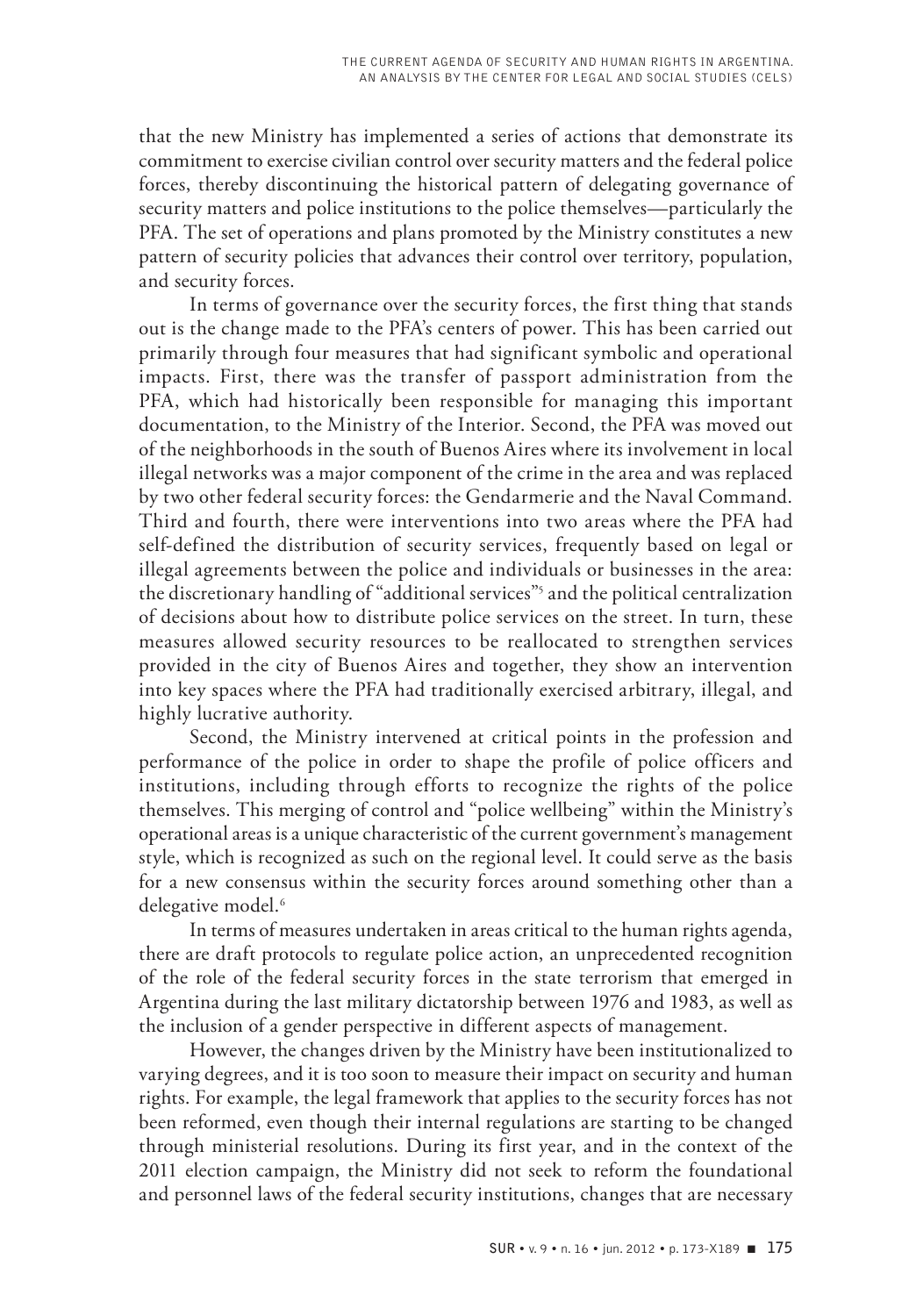to begin a new phase of the federal security system. The intervention strategy has focused more on recovering control over the operational decisions and institutional management of the police, rather than reforming the outdated laws under which they operate. However, at the level of the internal standards, a series of ministerial resolutions has reformed and increased the transparency of various regulations that the institutions had previously managed with great discretion and obscurity.

#### **3 Local tensions surrounding democratic security and human rights**

The Ministry has promoted an unprecedented, massive deployment of police officers and prefects into the streets of the capital and the province of Buenos Aires. For example, just a few days after it was created, the Ministry launched Operation Sentinel, which deployed 6,000 police officers across 24 districts of greater Buenos Aires. Meanwhile, Operation Southern Belt intensified security and surveillance in the southern parts of Buenos Aires by deploying the National Gendarmerie and the Naval Command, which, as mentioned earlier, had the immediate effect of displacing the territorial power of the PFA from the places where they had a long history of complicity with crime and violence.

Both operations, as well as the recent announcement of the creation of the Neighborhood Prevention Police, were interventions targeted at poor areas where violations of rights occur more often. The positive aspects of these measures include first the decision by the security authorities to prioritize these places. Second, the inclusion of the residents of the towns and settlements as partners of the political authorities and beneficiaries of security policies, not just—as historically has been the case—as threats that must be controlled.7 Third, different indicators affirm that these operations have been well received by the target population.<sup>8</sup>

However, using different mechanisms in these territories than those used in the rest of the city raises sensitive human rights concerns, implying a relationship between poverty and crime. This is an issue that has not been clearly addressed in the local debate, even by those who support democratic security policies.<sup>9</sup> The relationship between crime and poverty is difficult terrain for the human rights discourse, in part because the poor are the primary victims of the repressive tools of the penal system, and simply exposing them to these agencies puts their fundamental rights at risk.

During the 2011 election campaign, the need to implement "comprehensive prevention policies" that tackle the causes of insecurity was a common theme across the whole political spectrum. Candidates who had different perspectives on security matters—even those who had defended the most authoritarian programs in the past—agreed on this point. Thus, arguments related to the link between inequality and insecurity and, in the absence of a deeper analysis, supported both programs that protect the rights of impoverished sectors, and criminalizing interventions that bring more violence to the sectors they claim to protect. Frequently, however, politically correct rhetoric on "the social" leads to new ways of criminalizing poverty.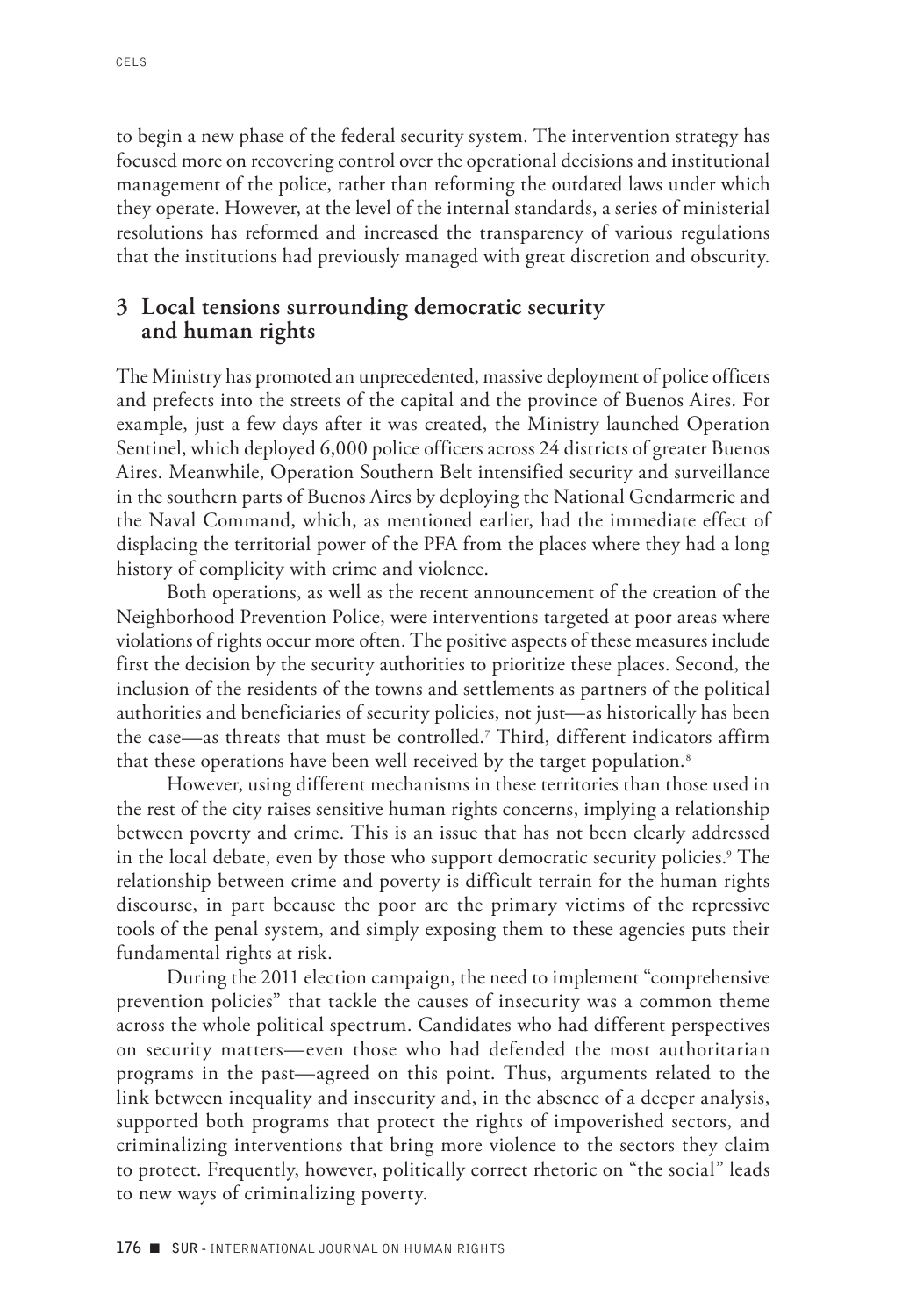Considering the policies that are under development and the homogeneity of the dominant rhetoric in both democratic and authoritarian debates around security, it becomes necessary to make analytical and empirical contributions that identify criteria for evaluating such policies, where otherwise the diagnosis remains implicit. These criteria allow one to evaluate how these territorial deployment policies affect the rights of the people who live in those zones, who are mostly poor.

Here we seek to call attention to the need to strengthen all types of controls over the territorial approach to security, including political, judicial, legislative, and other controls by outside bodies that monitor and defend rights. Territorially differentiated interventions require special controls aimed at the critical elements of the relationship between the security forces and the local residents. For example, some abusive practices—such as informal and unrecorded detentions on public roads—elude traditional controls, and therefore necessitate the design of special control mechanisms.

### **4 The Argentine case within the regional context**

The reforms that have taken place off and on in Argentina in recent years have intensified since early 2011 and form part of a regional trend that values and prioritizes, at least in the discourse, a focus on prevention and accountability.10 Certainly the implementation of these concepts is dissimilar and sporadic across the different countries in the region. In general, the political rhetoric and the academic advances have not been consistently accompanied by security strategies that apply and sustain these values in the medium and long term.

However, as different authors have noted (UNGAR, 2011, p. 4-6; DAMMERT; BAILEY, 2005), several countries in the region have incorporated "problem-oriented policing" into their policies over the last decade; this approach centers on resolving conflicts in a specific context, prioritizing the prevention of crime, and investigating its causes. Under this kind of security policy, the police play a proactive role focused on analysis and prevention, rather than acting in a purely reactive and frequently repressive way. The impact of this type of policy on human rights has not been sufficiently discussed or evaluated.

While the current changes to security policy in Argentina have their own characteristics and adaptations, they are framed by and interact with these regional trends. As mentioned in the previous section, however, these changes lead to certain tensions around human rights that should be managed by the political authorities and monitored by civil society.<sup>11</sup>

# **5 Regional tensions surrounding democratic security and human rights**

The security debates taking place at the regional level in different multilateral forums have also permeated the discourse and policies at the national level in another way. In recent decades, tension has arisen between different security paradigms in Latin America. On the one hand, there is a view that confronting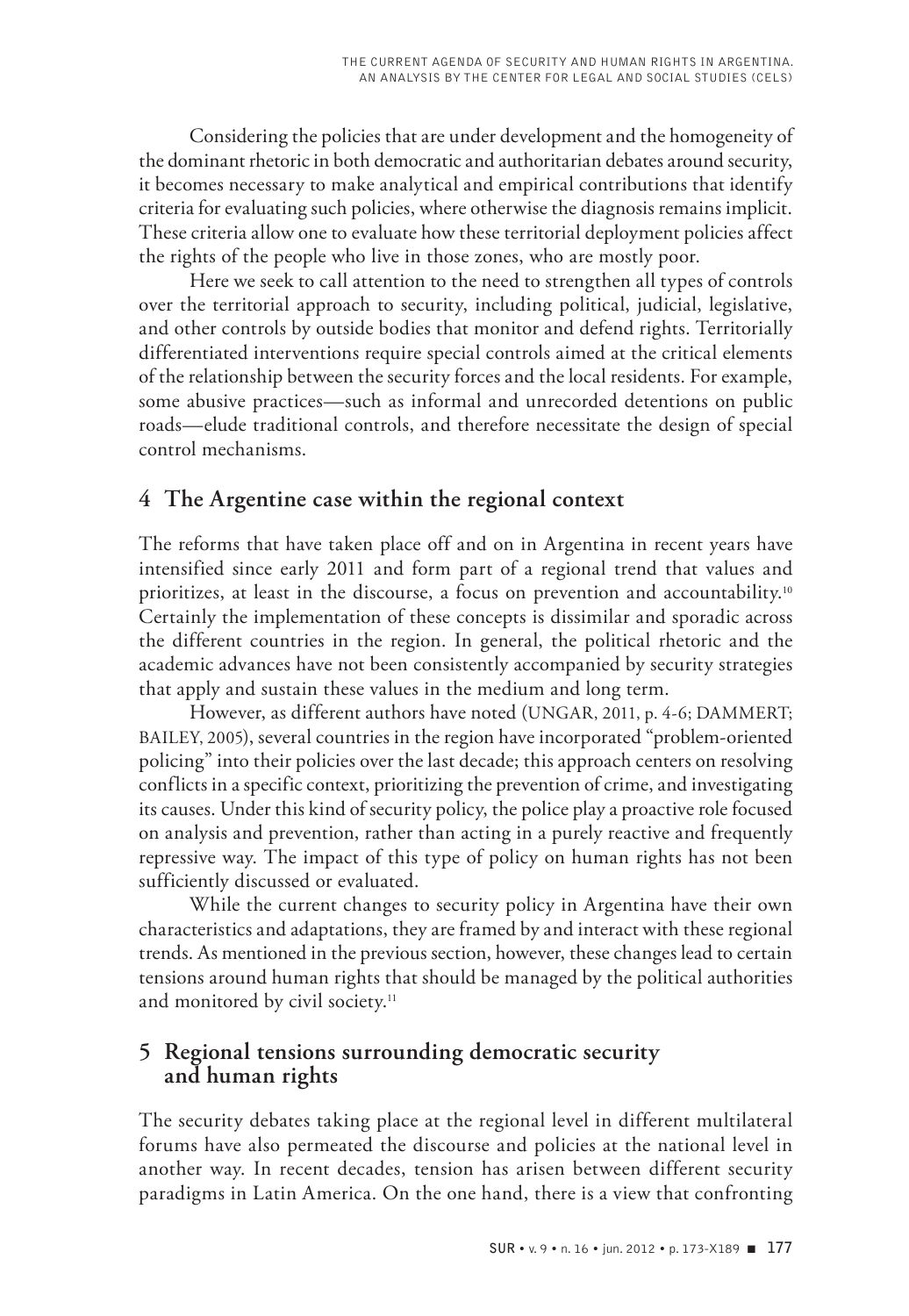crime and violence requires policies that build capacity for civilian and political management of security institutions without militarization. This view was reflected in the *Report on Citizen Security and Human Rights* published by the Inter-American Commission on Human Rights (2009).<sup>12</sup> On the other hand, the situation of insecurity and violence can be attributed to the "new threats",<sup>13</sup> which leads to defining social groups or actors that must be controlled by the police, the armed forces, or both. Fundamentally, this view operates within a friend-enemy logic, which allows for heavy-handed interventions based on the idea that internal security problems threaten institutionalism and even regional stability. This view also posits a need to professionalize the police forces, but in practice, this is frequently done with an eye towards militarization as a key tool to "fight insecurity".

In recent years, these analytical frameworks have appeared in regional negotiation processes and dialogues.14 In general, the concept of "new threats" remains central to the definition of security policies and explanations of crime and violence in the region. The police and military are often turned to for responses to political, economic, social, public health or environmental problems or concerns (CHILLIER; FREEMAN, 2005). Making reference to the "new threats" such as terrorism, drug trafficking, or trafficking in persons or assets, broadens the traditional definition of national defense to the point of superimposing internal security issues that are perceived to be threatened by these supposedly new and nonconventional conflicts. This perspective has guided the regional debate in recent years, and has made security a key focus of States' political and social agendas.

In Argentina, the line between security and defense has been an institutional hinge of the democratic transition.<sup>15</sup> Except for some political conjectures and isolated remarks made during electoral campaigns, there has generally been a strong political consensus around the need to maintain that separation (CENTRO DE ESTUDIOS LEGALES Y SOCIALES, 2011, cap. II).<sup>16</sup> However, regional discussions around the new threats question the delineation between the two, since many countries have a history with the heavy militarization of internal security efforts (particularly Mexico and Central America, but also, in different ways, in Brazil, Venezuela and Colombia) (COMISIÓN INTERAMERICANA DE DERECHOS HUMANOS, 2009, p. 42-44).17

The Argentine government's position on this is contradictory. On the one hand, in 2011 the government stated in different regional meetings that it does not endorse the tendency towards militarization nor the application of regressive human rights standards in security policies. On the other hand, this year it internally promoted two worrisome initiatives that contradict its previous positions to varying extents.

The measure that most strained the principles of the government's program was the approval of the so-called "anti-terrorism law".18 This law reforms the penal code and doubles sentences for all crimes where it is determined that there was "the aim of terrorizing the population or forcing national public authorities, foreign governments, or agents of an international organization to take an action or to abstain from doing so" (ARGENTINA, 2011b).<sup>19</sup>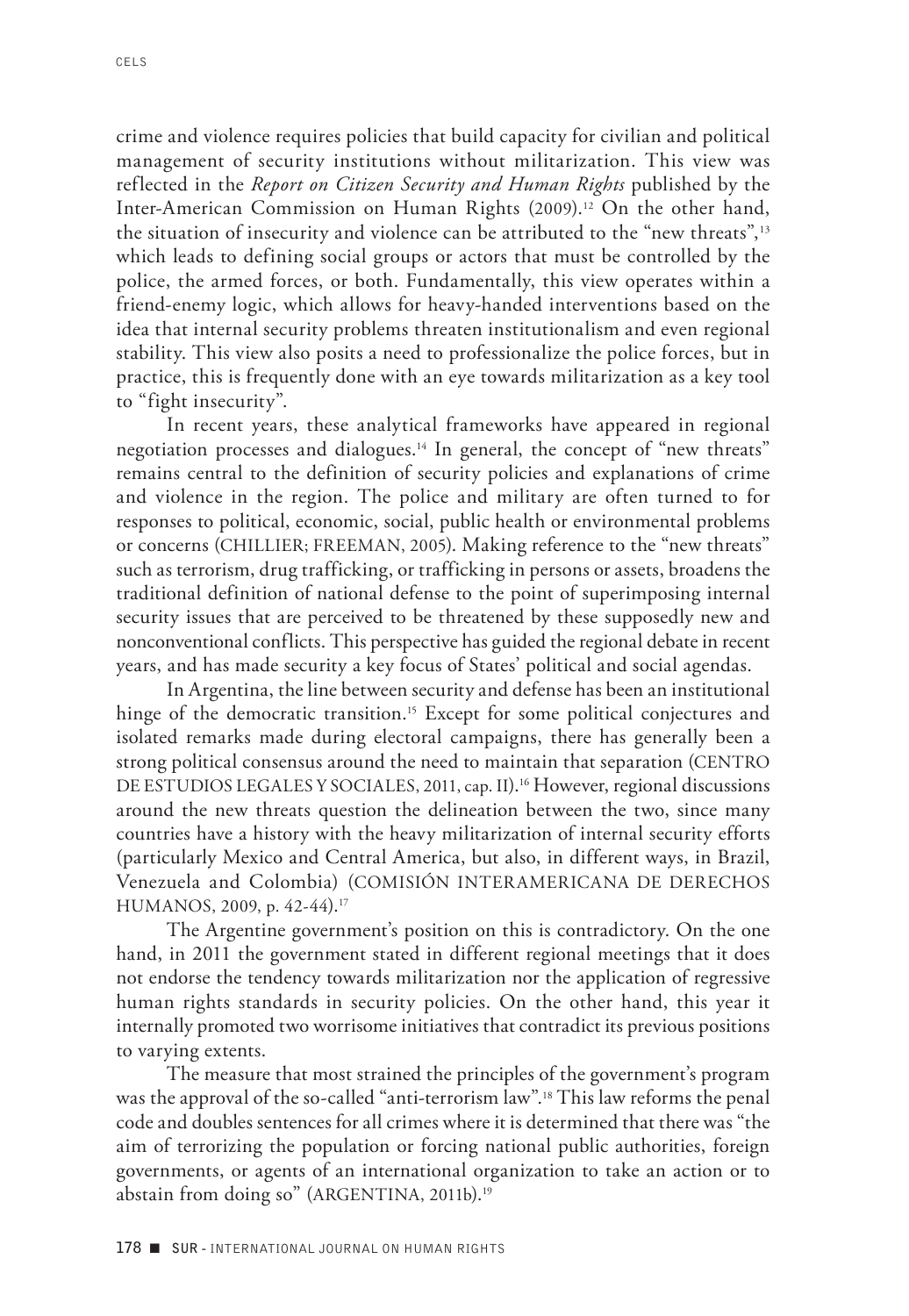There are various criticisms of this initiative. The reform introduces an aggravating factor for all crimes in the penal code using very poor legislative technique that creates a loose formulation that leaves the interpretation of possible "terrorist aims" or acts of extortion open to judicial discretion.<sup>20</sup> The reform also creates internal inconsistencies within the penal code. For example, it modifies the range of punishments by allowing lesser crimes, if committed with "terrorist aims", to be punished more severely than the most serious crimes. While these may appear to be mere technicalities, they show that the consequences of thoughtless penal reforms, which feed the "voracity" of the penal system, are not seriously considered.

Even more importantly, this law brought Argentina in line with the regional trend of hardening penal legislation as a response to terrorism. From an international policy perspective, Argentina seems to have responded to a threat of being excluded from the G20 by the Financial Action Task Force (FATF),<sup>21</sup> an inter-governmental organization created at the behest of the G7 and comprised of the world's largest economies. In doing so, Argentina missed an opportunity to discuss the best way of complying with international obligations without weakening constitutional guarantees.

The second worrisome issue is the use of military resources to improve surveillance and control of the country's border regions. In mid 2011, the national government launched Operation Northern Shield (ARGENTINA, 2011a)<sup>22</sup> to respond to the transnational security problems related to drug trafficking, trafficking in persons, and the smuggling of goods the use of radars and military resources, and together with the police and security forces. It was presented as a measure aimed at building capacity in some provinces to control land, river, and air space.<sup>23</sup>

The operation involves joint work and coordination between the Ministry of National Security and the Ministry of Defense, although the regulation that applies to these operations explicitly states that the national government will control a policy so that the armed forces do not intervene in internal security matters. It also states that internal security forces will carry out the operations that emerge from the identification of illegal acts. However, this kind of intervention strains these principles and raises several questions. A first issue is the linking of regional security problems to "new threats" and the resulting tendency to incorporate the armed forces in security operations that fall into this category (even if only instrumentally, through technological support). This creates concern about the blurring of the line between national defense and internal security, particularly in a regional context where, as previously mentioned, the armed forces are increasingly involved in internal conflicts.

A second relevant question is the need to establish how to guarantee political governance and civilian control over Operation Northern Shield when it includes so many joint actions carried out by both the military and the police. Along the same lines, we can ask how the intelligence information produced through such control and surveillance operations will be managed; in addition to the collection of information, in many cases this implies the self-generation of tasks, which is contrary to National Intelligence Law  $25.520$ .<sup>24</sup> In 2008 it was established that information collected by the Armed Forces during "Irregular Aerial Transits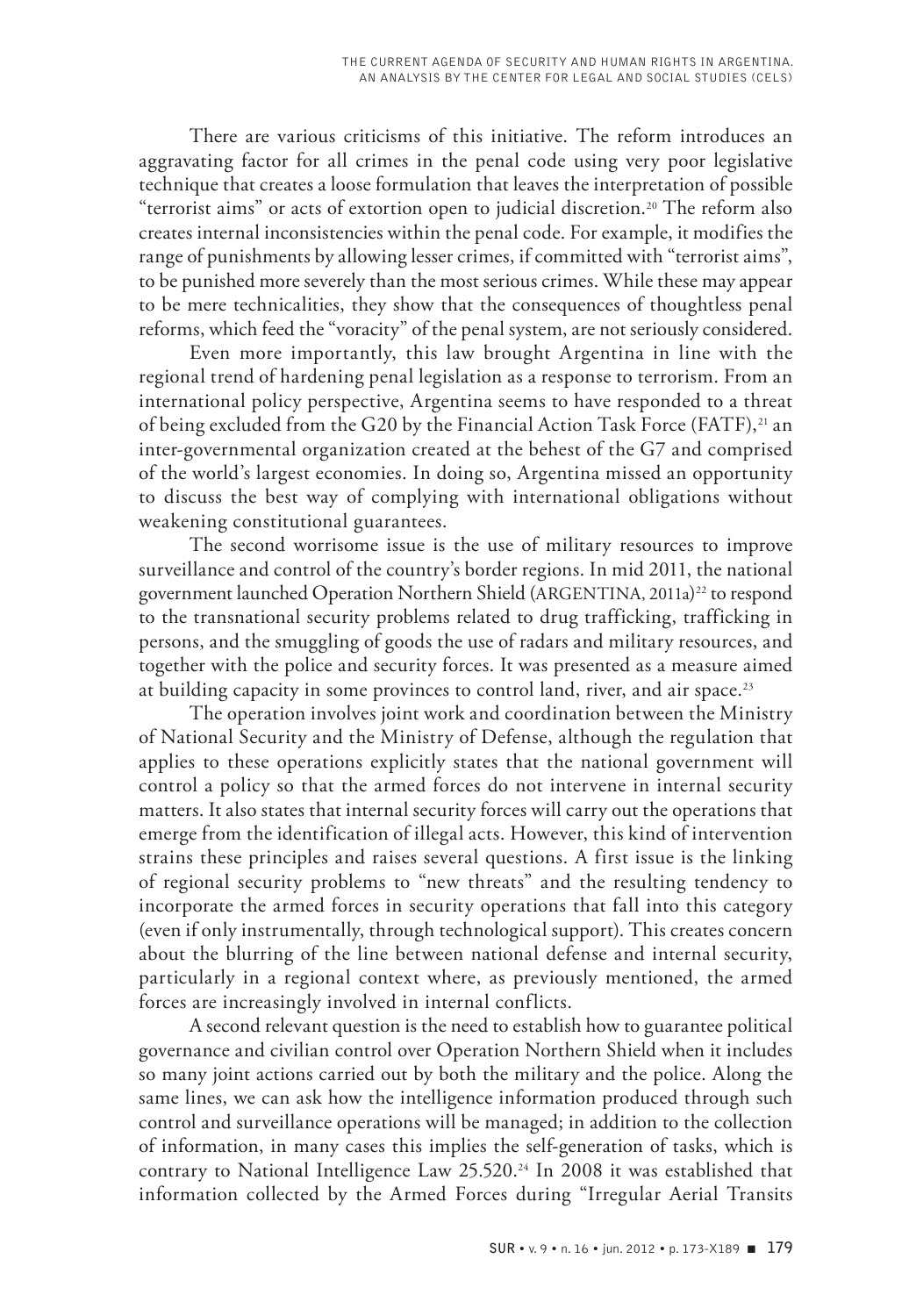$(IATs)^{325}$  should be passed on to the civilian authorities of the domestic security system. In other words, military radar operators cannot carry out intelligence activities using the information they collect because they do not have the mandate to systematize or analyze the information. Although a joint resolution issued later by the Ministries of Security and Defense established limitations consistent with the national intelligence law, it is still troubling that it is not expressly stated that conducting and controlling the transfer of this information to the security forces should be done exclusively in the civilian sphere.

Now we will try to reflect critically on the influence of regional and international security agendas on local policy. The "new threat" agenda is permeating governments' security agendas, with the added complexity promotion in countries with progressive governments. The approval of the Anti-Terrorism Law, one of the high priority measures promoted by the FATF, serves as a warning of how the local political class accepts the less democratic, but internationally accepted trends in security.

#### **6 The experience with the Democratic Security Agreement**

As already mentioned, the security and human rights agenda in Argentina gained new momentum with the creation of the Democratic Security Agreement (ASD) in late 2009. Different social and political actors in Argentina have come together to identify and promote basic agreements on these issues. In this sense, the ASD emerged as a multi-sectoral alliance aimed at designing and implementing actions to promote efficient policies that respect human rights given public demand for increased security. Signed by more than 200 politicians, cultural icons, academics, representatives of social and non-governmental organizations, and experts from different sectors and political orientations, the foundational document has ten principles that relate to three areas: the security forces, judicial powers, and the prison system.

#### *6.1 State response to crime*

In Argentina, state action to address the increase in violence and crime has mostly been limited to simplistic authoritarian responses that have further entrenched the ineffectiveness of the police, judiciary, and prison system. In recent years, some security institution reform processes had favorable results, but they were interrupted in order to return to policies that had been proven to fail.

### *6.2 The deceit of the iron fist*

Iron fist policies have not reduced crime. Rather, they have increased violence and, in some cases, they have even posed a threat to democratic governability. Recurring themes in these iron fist policies include the delegation of security to the police, increases in sentencing, the weakening of guarantees, and policies centered on mass imprisonment and preventive detention. The repeated failures of these policies have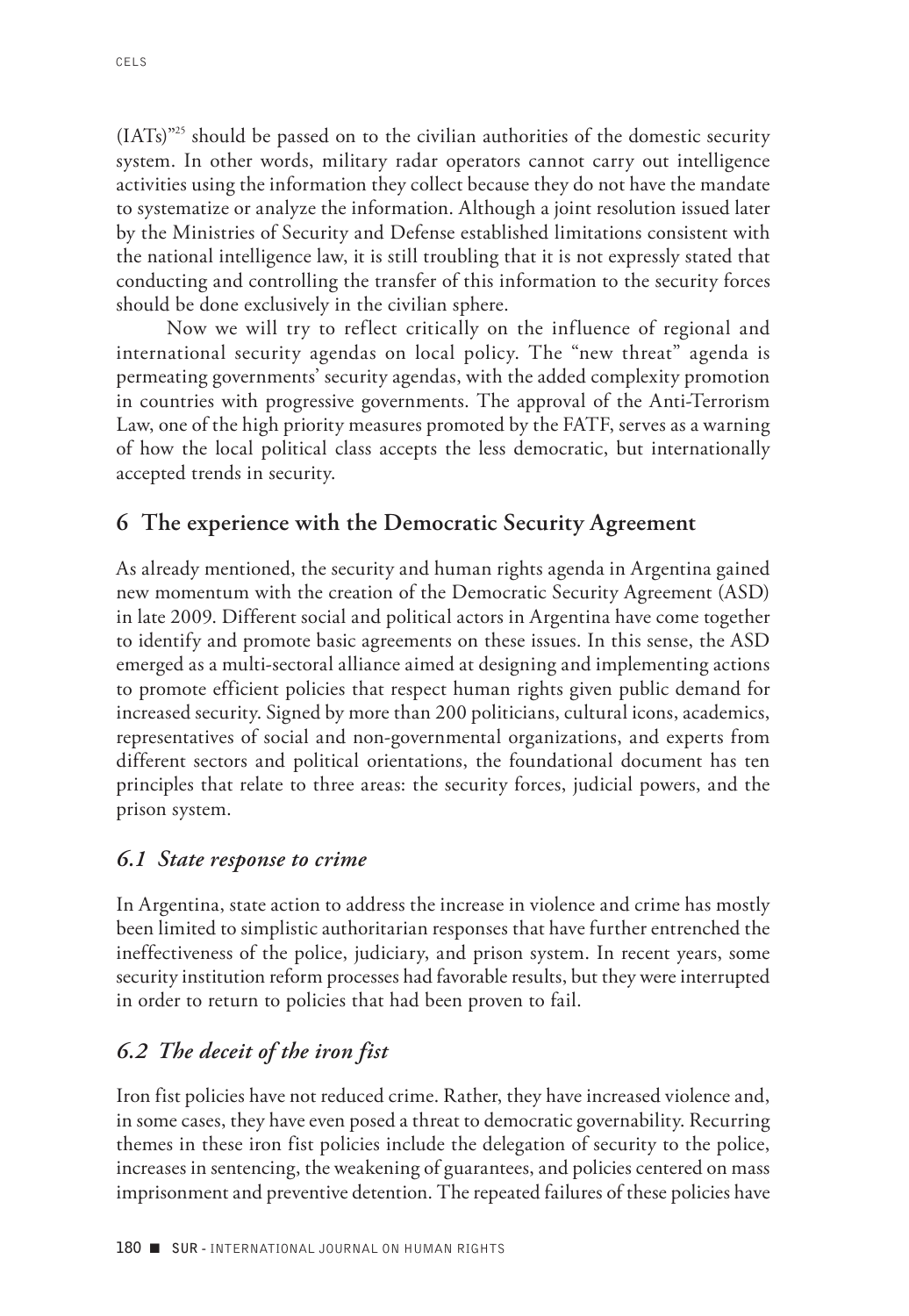been used to insist on continuing with the same formulas, creating a reckless spiral that has never accounted for its results. This series of misguided interventions has not only been an impediment to the professionalization of the police, but it has also boosted the action of illegal networks that enjoy the participation of public officials.

# *6.3 The responsibility of the State*

The state is responsible for ensuring that the public can freely exercise and enjoy their rights. Building a citizenry that respects the law is the ideal, but if the law is broken, the state should provide the means necessary to identify and punish those who are responsible.

Suitable policy to address crime and security requires police who are effective at prevention, who are highly professional and properly compensated. It also requires a criminal justice system that investigates and tries those who break the law in a timely manner, that guarantees full compliance with the rules of due process and the defense at trial. Finally, it needs a prison system that provides decent conditions and executes sentences with a vision of social rehabilitation.

# *6.4 A comprehensive view of security*

Solving this problem requires addressing the causes of crime and criminal networks in order to reduce all forms of violence. A comprehensive view of security implies both preventing physical violence and guaranteeing decent living conditions for the whole population. This requires an integrated approach with strategies that connect security policies with other public policies, and that complements the actions of the penal system with interventions in all other areas under the state's purview. These state resources should be distributed in an egalitarian fashion and should increase protection for traditionally excluded sectors so as to avoid exacerbating inequality.

To advance a comprehensive and effective approach to the security problem, the design and implementation of democratic policies should be based on studies that are based on accurate and publically accessible information. Producing such information is also a non-transferable duty of the State.

# *6.5 The democratic management of security institutions*

All governments are responsible for exercising strategic civilian leadership over the police and this assumes that they have full control over the institution. Preventing and punishing crime in an efficient and legal manner requires a police system that is strictly subordinated to the public security directives issued by government authorities. Recent history shows that delegating this responsibility facilitated the formation of police divisions that operated autonomously, organized vast corruption networks and even threatened democratic governability.

The basic guidelines for the modernization and democratic administration of security institutions are: the integration of police efforts on preventive security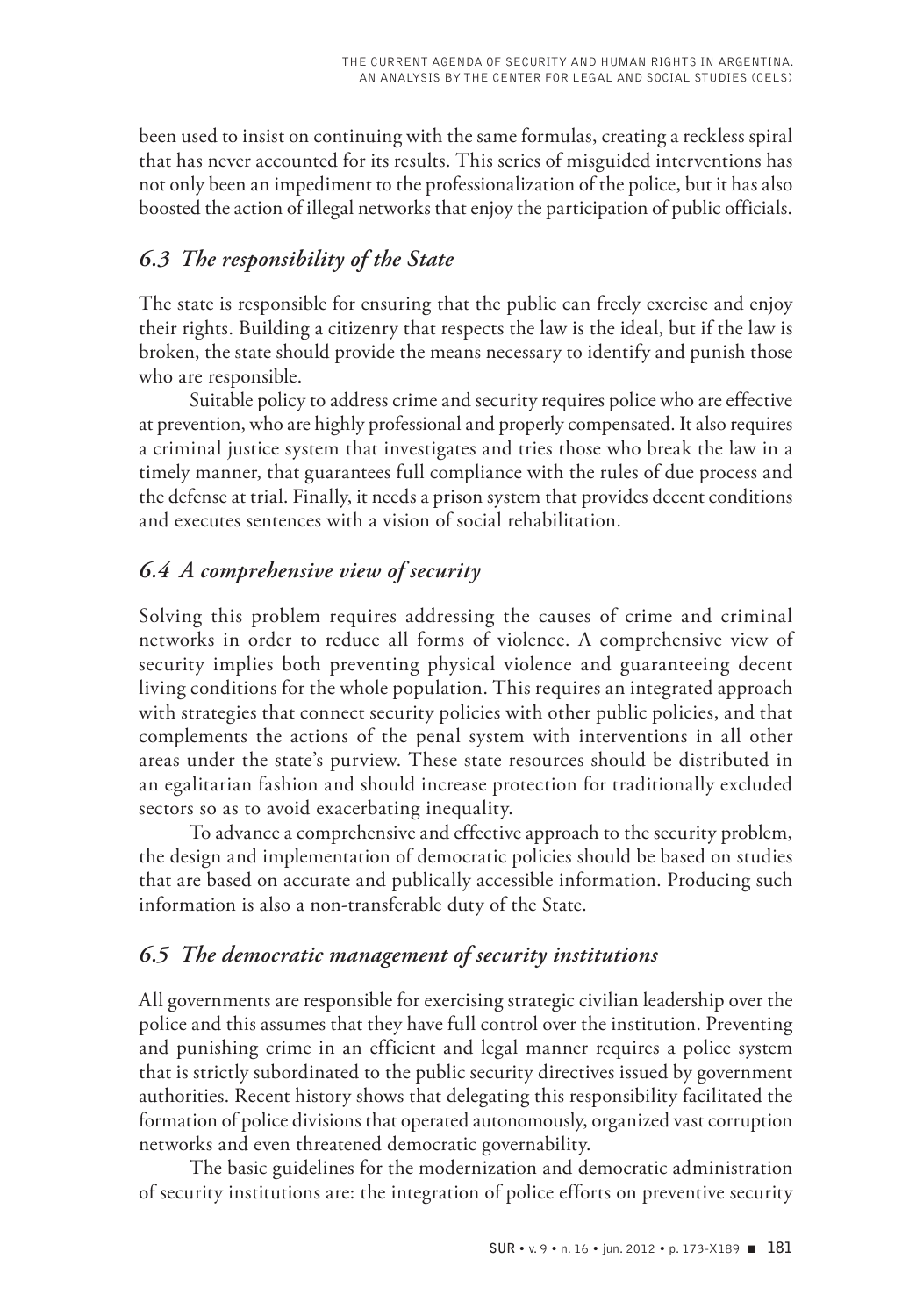and criminal investigation; the institutional decentralization of the police force to the district and community levels; the cooperation of the police with communities and local governments for the social prevention of violence and crime; internal civilian control and external control of performance and legality; a non-militarized training system for the police that is rooted in democratic values; and a training regimen based on ranks and police specializations.

### *6.6 The deactivation of criminal networks to reduce violence*

The purely repressive measures promoted during security crises are aimed at prosecuting petty crimes and the youngest offenders under the false belief that this will stop increases in crime. The reality indicates that a large percentage of common crimes are associated with major criminal networks and an illegal arms market that puts people's lives and integrity at risk.

Therefore, reducing the violence that has our society in a state of alarm will require redirecting criminal investigation and prevention resources towards the deactivation of these criminal networks and illegal markets. The Public Prosecutor's Office plays a fundamental role in this task, together with other government authorities. A judicial police force under the auspices of the Public Prosecutor's Office will bring transparency to the preparation of criminal investigations.

# *6.7 Non-violent police action in the public arena*

Democratic management of security should guarantee control over police actions carried out during operations in public spaces, such as sporting events, recitals, social protests, and evictions. This requires establishing standards with regulatory status to cover action in public spaces so as to ensure that the use of force is proportional, rational, and secondary to other alternatives, and to eradicate police practices that violate these criteria.

# *6.8 The role of the judicial system*

The judicial branch and the Public Ministry are both responsible for promoting democratic security policies, for quickly and effectively investigating crimes, and for controlling prison conditions. They are also in charge of the use of preventive detention and institutional violence.

# *6.9 The enforcement of sentences under the rule of law*

There are approximately 60,000 people in prison in Argentina. The detention centers are characterized by inhumane conditions. Prisons, police stations and juvenile detention centers have high rates of overcrowding and a large majority of unsentenced detainees. They also lack social rehabilitation measures and are the sites of systematic violence and torture. A democratic security policy should ensure that prison sentences and preventive detention take place under decent conditions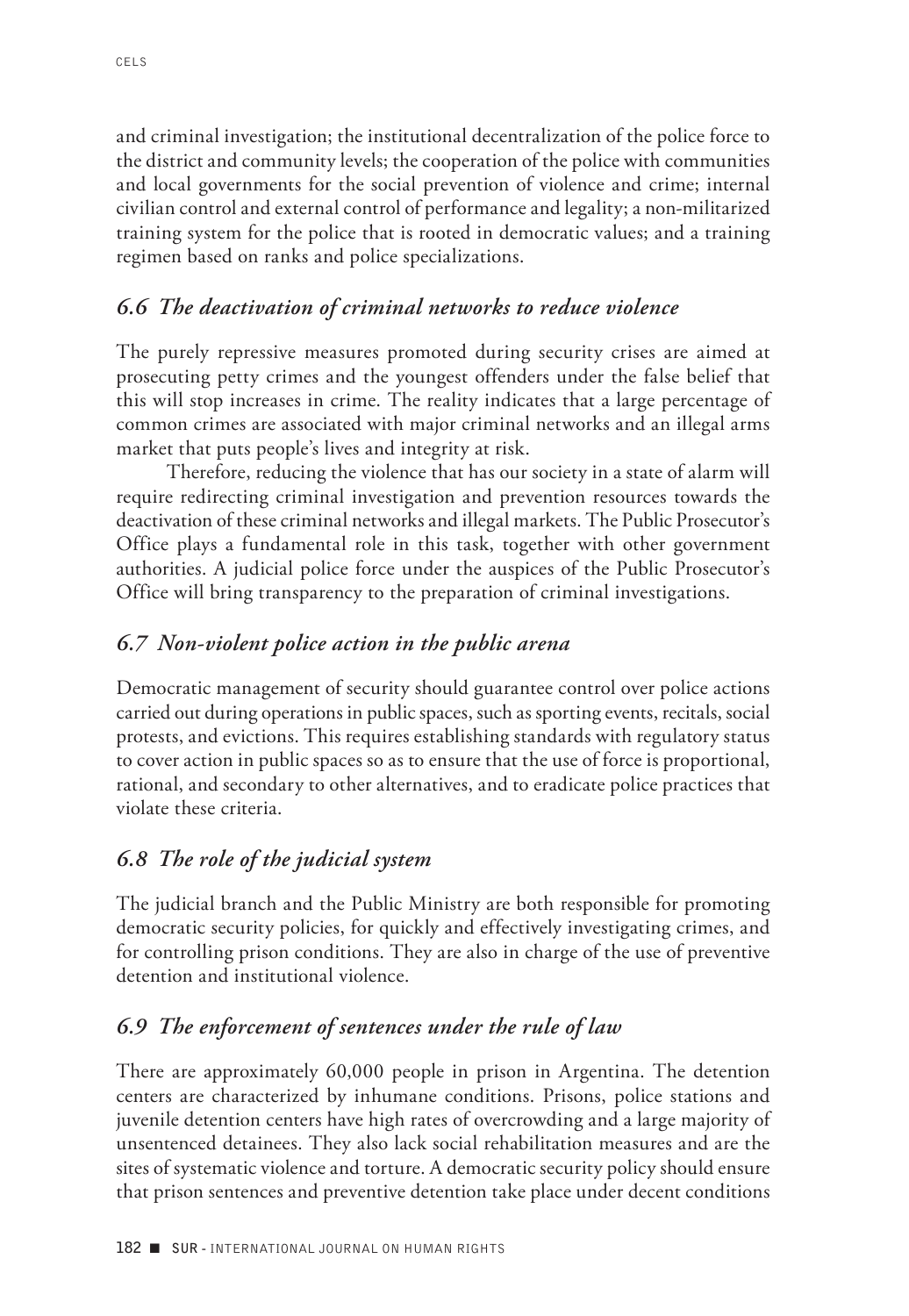that foster the rehabilitation of the convicted individuals, and that they do not contribute—as they do now—to the continuation and exacerbation of violence, injustice and crime they are trying to resolve.

#### *6.10 The need for a new agreement to promote security in a democracy*

To comply with the state's obligation to provide public security in the context of these democratic principles, it is essential to reach a broad political and social agreement that facilitates progress in the design and implementation of shortterm, medium-term, and long-term policies to find immediate, lasting solutions to societal demands for security.

In sum, we believe that the ASD is an initiative that creates opportunities and spaces for dialogue that were nonexistent a few years ago. It aims to create a basic foundation on which to build concrete public policies on security that are efficient and consistent with human rights, democratic principles, and the rule of law.26 The ASD helps to coordinate the work and perspectives of different political sectors, issue experts, and civil society organizations, while contributing an alternative discourse to the punitive demagoguery that dominates both in normative principles and policymaking.

Certainly the ASD faces a number of future challenges. One of them is related to the need to move from high-level agreement and discourse down to concrete security proposals and eventually to a structural reform of the security system.<sup>27</sup> Another challenge relates to the need to broaden the agreements that have been achieved, translate them to different levels in the country (provinces, local governments / municipalities, etc.) and make them known among different relevant state institutions. Likewise, based on this article's assessment, there is a need to continue strengthening and coordinating with the Ministry of Security to recognize and support promising actions, incentivize the development of a public policy strategy, and monitor and question aspects that are troubling for the human rights agenda.

In all of these areas, they must strengthen the substance and maintain a discourse that respects human rights, while also being proactive and concrete in terms of citizen security. Given the political complexities of this topic, it is essential for political and social actors to maintain a minimum, agreed-upon foundation that can make progress on concrete alternatives to the regressive, iron fist approaches that can otherwise lead to reversals of basic rights.

# **7 Notes on the new political period and priorities for democratic security**

Argentina began 2012 with the renewed and strengthened efforts towards legitimacy at all levels of government, and with a medium-term horizon for free of elections. The experience of the Ministry of Security has shown that it is possible to intervene in centers of autonomous police power—even including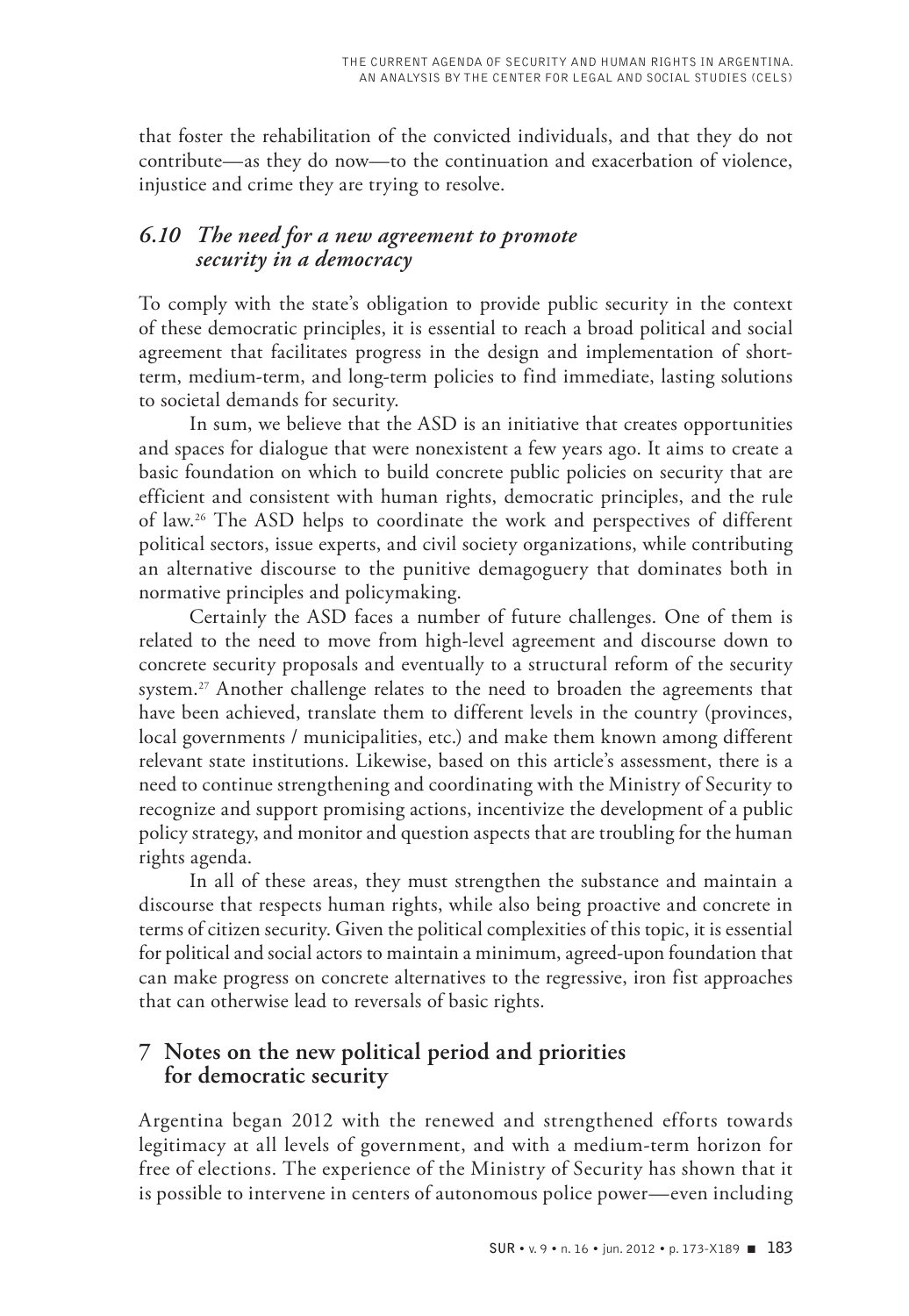the PFA—without generating major reactions that threaten governability. The Federal Police had degraded so far that not only were they not stopped from engaging in illegal activities, but any demands for training, evaluation or professionalism had been abandoned. This is no small matter, given that it challenges the claims that local politics must bargain with police as a precondition to their ability to govern.

In this sense, analyzing and evaluating security policies from the perspective of the exercise of political rule requires a perspective that can connect regulatory dimensions (institutional designs, mechanisms, laws and regulations) with an institutional culture whereby political authorities influence the daily operations and practices of the police. The literature on police reform makes note of these different levels. Analytically, it is typically said that a reform process starts at the regulatory level because it is harder to change police practices; this is what is often referred to as the gap between standards and practice. However, this descending linearity from regulatory reforms to changes in practice does not necessarily hold true in the Argentine case.

The first year of the Ministry of National Security presents unknowns with regard to the arrangement of regulatory levels, institutional culture, and practices. It has carried out its strategy of recovering political control over security and the security forces within the context of existing legislation. A number of important ministerial resolutions have provided a new regulatory framework for issues that were considered to be critical. The analysis shows that the main commitment was made at the intermediate level, creating the conditions to change institutional culture. All of the decisions and measures showed the security forces and the public that the traditional self-governance of the federal forces was undergoing significant change. However, far-reaching reforms of the federal security system will necessitate a solution to the current coexistence of this style with the anachronistic rules that govern the security forces, ultimately leading to a regulatory arrangement that is consistent with democracy. This would entail a strategy to affirm authority over security matters, starting with culture and practices and then undertaking the necessary reform of the legal frameworks.

Likewise, in order to make progress in this area, it is important that the new context include commitments by legislators in different political coalitions to engage with the proposals of the ASD. However, the multi-party political consensuses achieved within the ASD framework at the national level have not yet taken root within the parties, which are weaker or non-existent at the provincial and local levels. Thus, there is a need for actions that will strengthen the foundation of basic agreements on security in a democracy, particularly to prevent the manipulation and trivialization of the issue in the media by representatives of the same parties that forged agreements like the ASD at the national level. Nevertheless, the new context has made favorable conditions for reforming the laws that have governed the security forces since the dictatorship, and for approving regulations to create a new framework for institutional performance and practices of the federal security forces.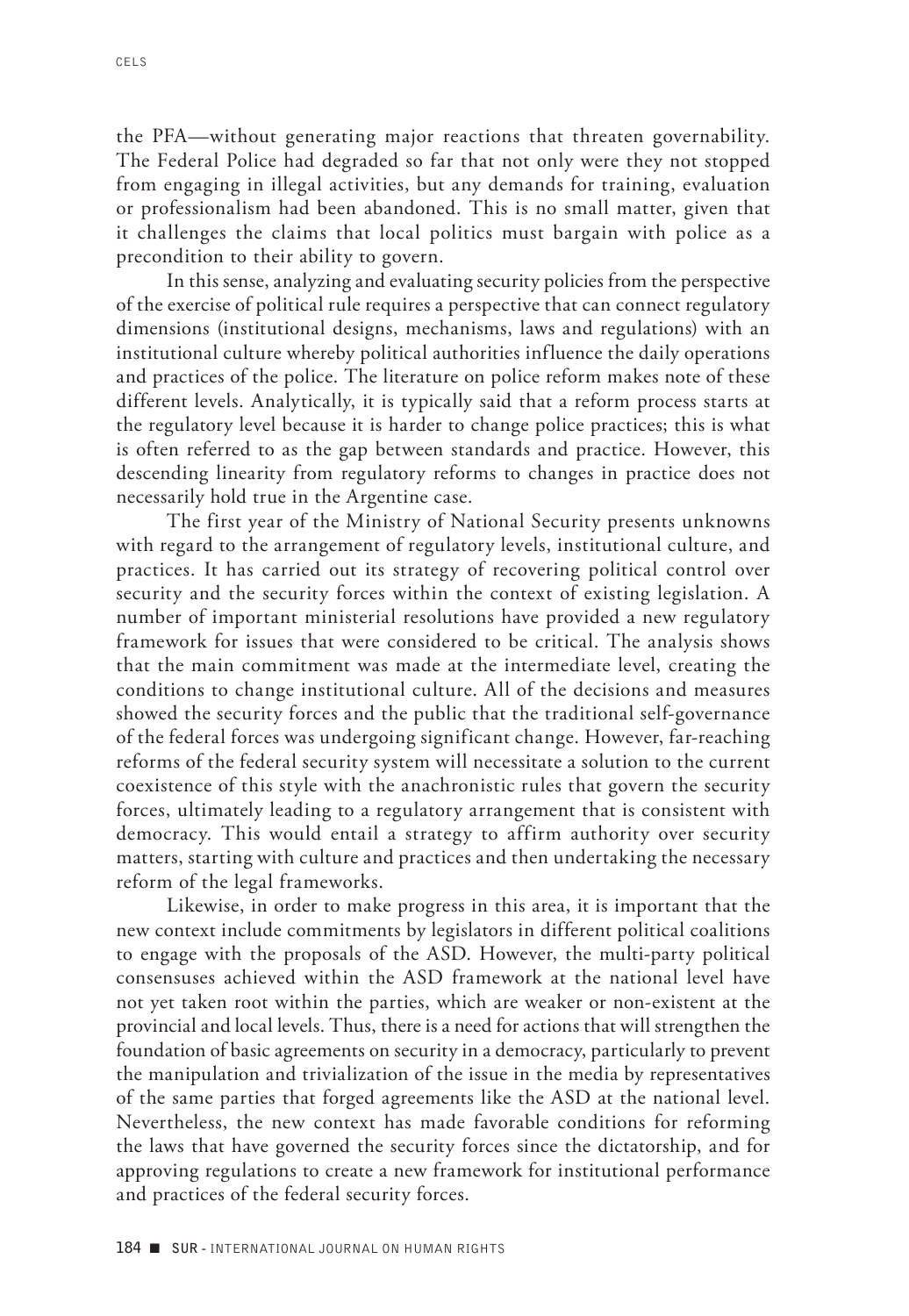# **REFERENCES**

#### **Bibliography and other sources**

ARGENTINA. 2001. Ley nº 25.520, de 27 de noviembre de 2001.Ley de Inteligencia Nacional. **Boletín Oficial de la República Argentina**, Buenos Aires, 3 dic.

\_\_\_\_\_\_. 2011a. Decreto PEN no 1091/11, de 20 julio de 2011. **Boletín Oficial de la República Argentina**, Buenos Aires, 21 jul.

\_\_\_\_\_\_. 2011b. Código Penal. Ley no 26.734, 27 de diciembre de 2011. **Boletín Oficial de la República Argentina**, Buenos Aires, 28 dic.

\_\_\_\_\_\_. 2011c. Decreto no 296/2011, de 30 de diciembre de 2011. El Poder Ejecutivo prorrogó por un año el Operativo Escudo Norte. **Boletín Oficial de la República Argentina**, Buenos Aires, de 30 dic.

CENTRO DE ESTUDIOS LEGALES Y SOCIALES (CELS). 2011. **Derechos Humanos en Argentina**: Informe 2011. Buenos Aires: Siglo Veintiuno Editores.

\_\_\_\_\_\_. 2012. **Derechos humanos en Argentina**: informe 2012. 1. ed. Buenos Aires: Siglo Veintiuno Editores. 488 p. Available at: <http://www.cels.org.ar/common/ documentos/Informe2012.pdf>. Last accessed on: 1 May. 2012.

- CHILLIER, G.; FREEMAN, L. 2005. Potential Threat: The New OAS Concept of Hemispheric Security. **WOLA Special Report.** Washington, DC: Washington Office on Latin America, Julio. p. 1-12.
- COMISIÓN INTERAMERICANA DE DERECHOS HUMANOS (CIDH). 2009. **Informe sobre Seguridad Ciudadana y Derechos Humanos**. OEA/Ser.L/V/ II., Doc. 57, 31 dic. Available at: <http://www.cidh.org/countryrep/seguridad/ seguridadindice.sp.htm>. Last accessed on: 15 Jan. 2012.
- COSTA, G.; ROMERO, C. 2008. Medidas para enfrentar la corrupción en la Policía Nacional del Perú: logros, dificultades y lecciones. En: VARGAS, E.L.P.; FRUHLING, H. (Ed.). **Responsabilidad Policial en Democracia:** una propuesta para América Latina. Santiago de Chile: Instituto para la Seguridad y la Democracia y Centro de Estudios en Seguridad Ciudadana.
- CUMBRE IBEROAMERICANA. 2011. 21., 2011, Paraguay. **Comunicado Especial sobre Seguridad Ciudadana/ Seguridad Pública.** Paraguay: Secretaría General Iberoamericana. Available at: <http://segib.org/cumbres/files/2011/03/CE-XXI-CUMBRE-Seguridad-Ciudadana.pdf>. Last accessed on: May. 2012.
- DAMMERT, L.; BAILEY, J. (Coord.). 2005. **Seguridad y Reforma Policial en las Américas**: experiencias y desafíos. México, D.F: Siglo XXI editores.
- FRÜHLING, H. 2006. El desafío de la reforma policial en América Latina. **Agenda Pública**, Año V, n. 8, Enero. Available at: <http://www.agendapublica.uchile.cl/ n8/1.pdf>. Last accessed on: May. 2012.

\_\_\_\_\_\_. 2007. Dos décadas de reforma policial en América Latina: Factores para su éxito o fracaso. En: ALDA, E.; BELIZ, G. (Ed.). **Cuál es la salida?** La agenda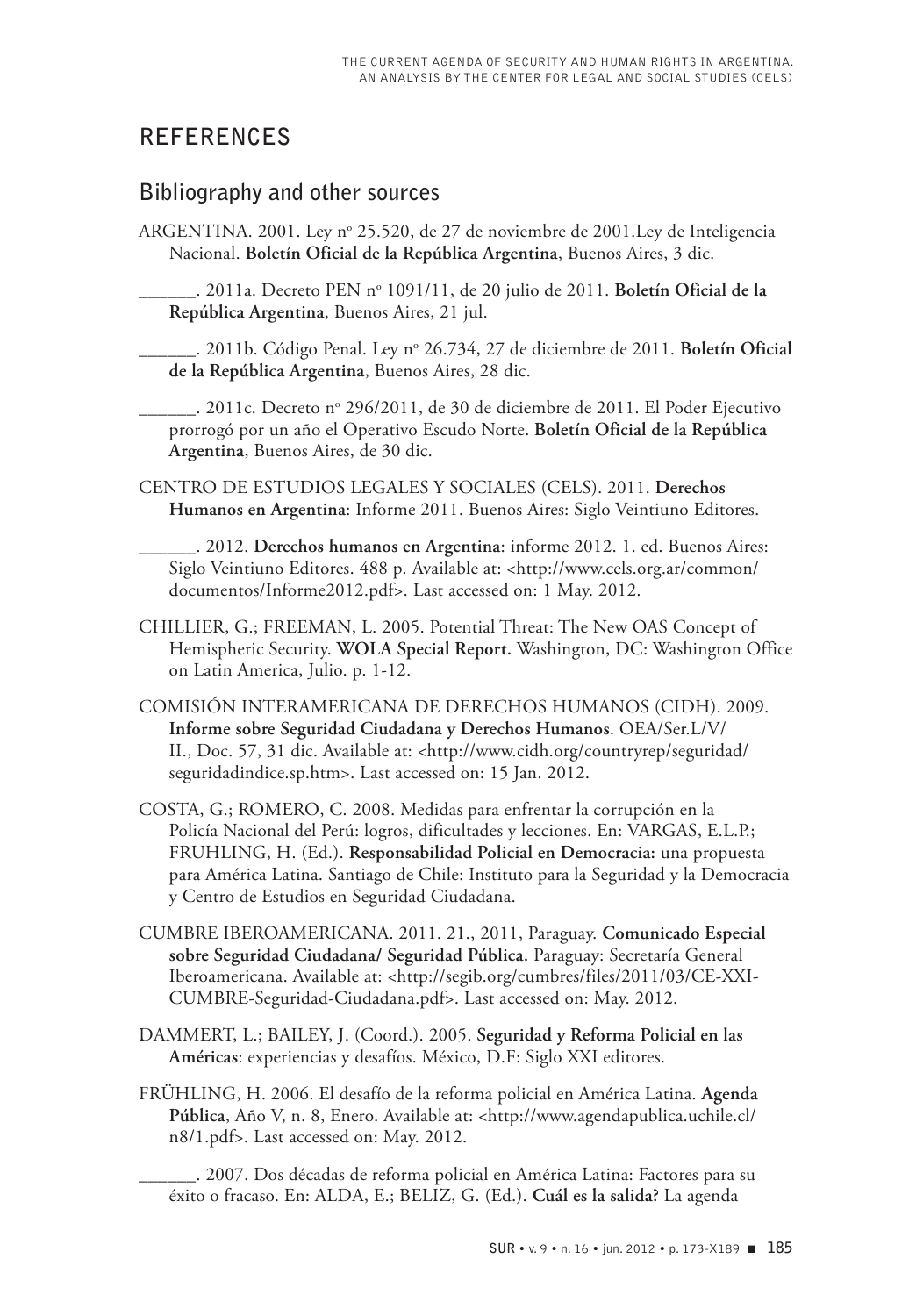inconclusa de la seguridad ciudadana. Washington, DC: Banco Interamericano de Desarrollo – BID. p. 281-310. Available at: <http://www.cesc.uchile.cl/ publicaciones/op\_10\_salida.pdf>. Last accessed on: May. 2012.

\_\_\_\_\_\_. 2011. Una mirada realista a los programas de policía comunitaria en América Latina. En: FUENTES S., C. et al. **Seguridad Ciudadana en América Latina**: miradas críticas a procesos institucionales. Santiago de Chile: Centro de Estudios en Seguridad Ciudadana, Mayo. p. 39-46. Available at: <http://www.cesc.uchile.cl/ publicaciones/sd\_07\_america\_latina.pdf>. Last accessed on: May. 2012.

- SAÍN, M. F. 2001. **Las Fuerzas Armadas, la seguridad interior y las <<nuevas amenazas>>**: el caso argentino (1983-2000), mar. Available at: <http://www. insumisos.com/lecturasinsumisas/Las%20Fuerzas%20Armadas%20y%20 seguridad%20interior%20en%20Argentina.pdf>. Last accessed on: May. 2012.
- UNGAR, M. 2011. **Policing Democracy**: overcoming obstacles to citizen security in Latin America. Washington, DC: Woodrow Wilson Center Press.

#### **NOTES**

**1.** For more information, see <www.asd.org.ar>. Last accessed on: 15 Jan. 2012.

**2.** Although various factors contributed to the creation of the Ministry, its formation was also one of the ASD's main recommendations.

**3.** In Argentina, the main exceptions to the delegative model were the cycles of reforms to the security system in the province of Buenos Aires (1998-2001 and 2004-2007), followed by the transfer of the National Aeronautic Police (PAN) from the military to the civilian sphere, which led to the creation of the Airport Security Police (PSA) in 2005. In both cases, the context of institutional reform, which involved rethinking the regulations and design structures for these security forces, was the driving force for the political government.

**4.** The analysis used in this article is based on a chapter on security published in May 2012 (CENTRO DE ESTUDIOS LEGALES Y SOCIALES, 2012).

**5.** "Additional services" include hiring the police to provide security services for a given store and this constitutes a major source of self-generated income for the PFA.

**6.** These policies are consistent with a regional trend towards police accountability, professionalization, and recognition of police rights. For an example, see the discussion on the Police Ombudsman in Peru in the chapter "Medidas para Enfrentar la Corrupción en la Policía Nacional del Perú: Logros, Dificultades y Lecciones" (COSTA;

#### ROMERO, 2008).

**7.** In the capital, these deployments have been combined with community roundtables on security. The information that came out of these roundtables has influenced operational decisions, which indicates that territorial deployment is not only aimed at holding back the crime that occurs in more privileged parts of town, but also at strengthening security in the neighborhoods that are affected by the operations.

**8.** This conclusion comes from the community roundtables, request from residents of nearby neighborhoods to be included in the plan, comments made by officials who work at the territorial level, and the differential outcome achieved by the national government's political party in the municipalities impacted by Southern Belt—a fact that specialists have interpreted as relating directly to the territorial security operations.

**9.** There are several statistical studies at the regional and global level that evaluate and analyze the relationship between socioeconomic factors and criminality. But in general, these studies do not consider impacts and tensions related to human rights. See, for example, Mark Ungar (2011, p. 95-99).

**10.** These trends have been studied in great detail. See, for example, Hugo Frühling (2006, 2007, 2011).

**11.** "A warning light should go on regarding the simplistic readings of the experience of the Police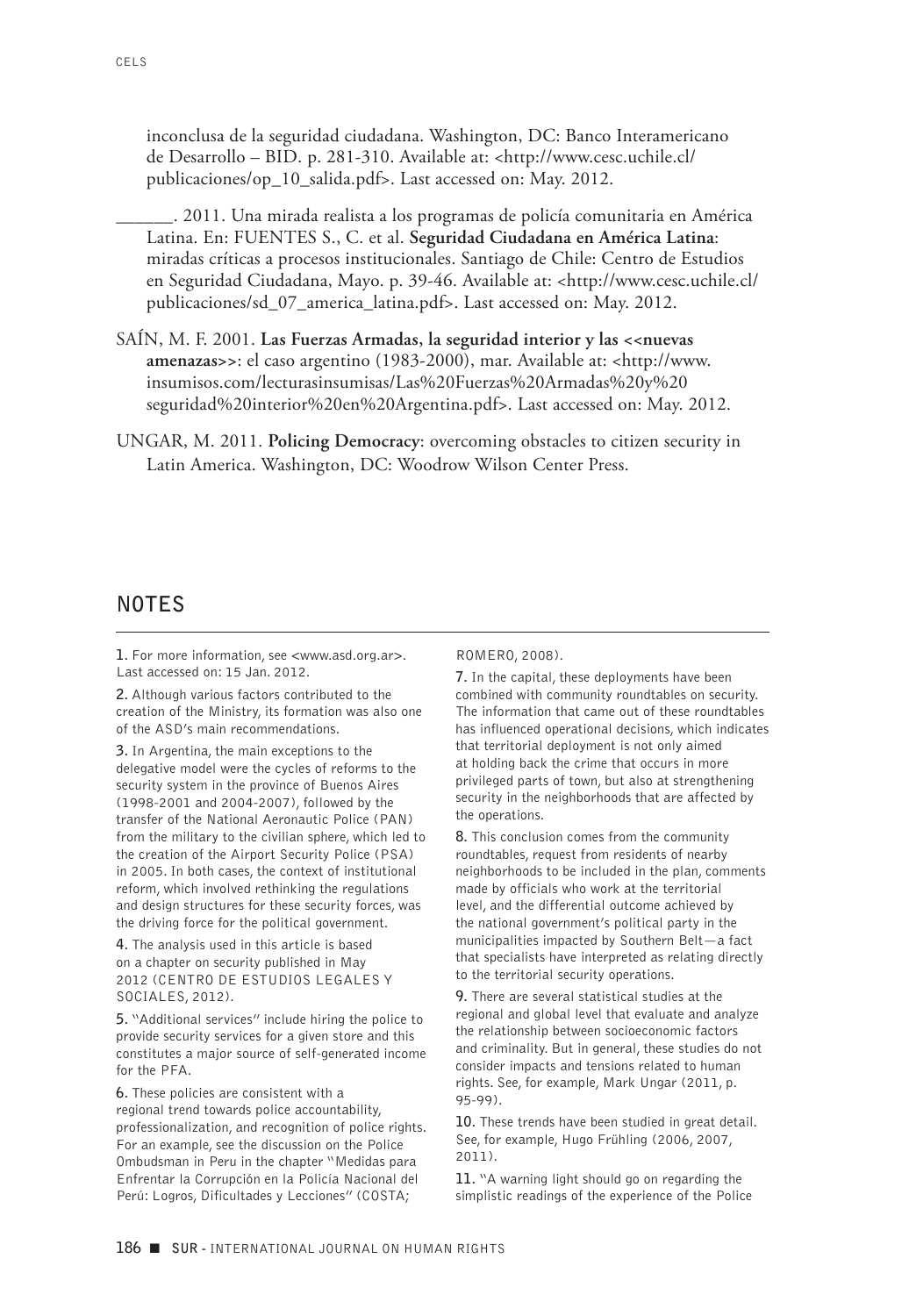Pacification Units (UPP) in the shantytowns of Rio de Janeiro and the way in which this model is being promoted for export to other states in Brazil and also to Argentina. The involvement of the UPP –a security force created specifically for the Rio shantytowns in the context of the next world soccer championship and the Olympic Games--is complex and designed for situations of crime and violence that are of greater magnitude than those in Argentina, both in quantitative terms (deaths, casualties, weapons) and in qualitative terms. Human rights defenders in Rio have criticized the resulting social control that the peacekeeping police have had in the affected shantytowns. Nevertheless, this experience is permeating the local political discourse with little nuance." (CENTRO DE ESTUDIOS LEGALES Y SOCIALES, 2012, p. 127-128).

**12.** The Report gathers previous declarations and jurisprudence from the Inter-American Human Rights System and proposes standards for states to follow in developing public policies related to security. One of the most important aspects is that it does not limit itself to highlighting states' negative obligations, but also explores positive obligations around issues like attention to victims of violence and crime, prevention, judicial investigation (the right to procedural safeguards and judicial protection), the democratic governability of security, the professionalization and modernization of police forces, principles of action and protocols for the use of force, the development of internal and external controls, and the separation of national defense and internal security, among other things.

**13.** As Marcelo Saín (2001) explains, "The label 'new threats' was given to the collection of nontraditional risks and conflictive situations in other words, things that do not arise from interstate conflicts over territory or borders or from competition over strategic domain, which are particularly subject to military solutions through the use of or threat of using the armed forces of the warring countries. These "new threats" have generated questions and issues that make up the so-called 'new security agenda', which emphasizes drug trafficking, guerrillas, terrorism, conflicts of an ethnic, racial, nationalist or religious nature, etc. —that is to say, problems that, under the Argentine institutional framework, would clearly fall under the domestic security arena".

**14.** In Latin America, 2011 was characterized by important discussions on regional security; two hemispheric events stood out in particular. In June 2011, the General Assembly of the Organization of American States (OAS) celebrated its 41<sup>st</sup> session in El Salvador focused on the topic of "Citizen Security in the Americas". And in November 2011 in Trinidad and Tobago, the OAS held the Third Meeting of Ministers Responsible for Public Security in the Americas (MISPA III), which addressed topics related to police management. Other spaces where regional security issues have

been discussed include the XIX Meeting of High Authorities on Human Rights and Foreign Ministries of MERCOSUR Member and Associated States (RAADDHH), held in the city of Asuncion, Paraguay from April 25 to 27, 2011, where a seminar was organized on Citizen Security and Human Rights. There, the MERCOSUR Institute of Public Policies and Human Rights (IPPDH) and UNHCHR suggested that the next RAADDHH meeting should discuss issues related to citizen security and human rights that could be taken forward in a joint dialogue with the Ministries of the Interior and the Ministries of Justice of the different member states, in order to make progress on regional policies. Meanwhile, there was also the XXI Ibero-American Summit of Heads of State and Governments, held in Asunción, Paraguay on October 28 and 29, 2011, which focused on "Transformation of the State and Development". The Heads of State and Governments issued a special joint public statement on public and citizen security, highlighting, among other things, the importance of applying public policies on citizen security within each of their respective territories in order to advance a process of regional integration and security. They also emphasized that efforts to "build the capacity of states to prevent and address crime and violence should be accompanied by their institutions' unconditional respect for human rights, in the context of national and international frameworks" (CUMBRE IBEROAMERICANA, 2011).

**15.** Every so often in local debates, a candidate tries to take up this position again and propose to solve crime problems by involving the Armed Forces in internal security matters. In their crudest form, these proposals involve putting the army on the streets, but they can also include militarized approaches to police work.

**16.** See also Marcelo Saín (2001), which recounts the existing political consensus for maintaining this separation and the attempts in the 1990s to get the armed forces to intervene in drug trafficking cases.

**17.** The IACHR Report makes special reference to this point in Articles 100-105. There, it says: "One of the Commission's central concerns with respect to the actions that the member states have taken as part of their policy on citizen security is the following: the involvement of the armed forces in professional tasks that, given their nature, fall strictly within the purview of the police force. The Commission has repeatedly observed that the armed forces are not properly trained to deal with citizen security; hence the need for an efficient civilian police force, respectful of human rights and able to combat citizen insecurity, crime and violence on the domestic front" (COMISIÓN INTERAMERICANA DE DERECHOS HUMANOS, 2009, art. 100, p. 42). "Within the region, it is sometimes suggested –or even carried out directlythat military troops take over internal security based on the argument that violence or criminal acts are on the rise. The Commission has also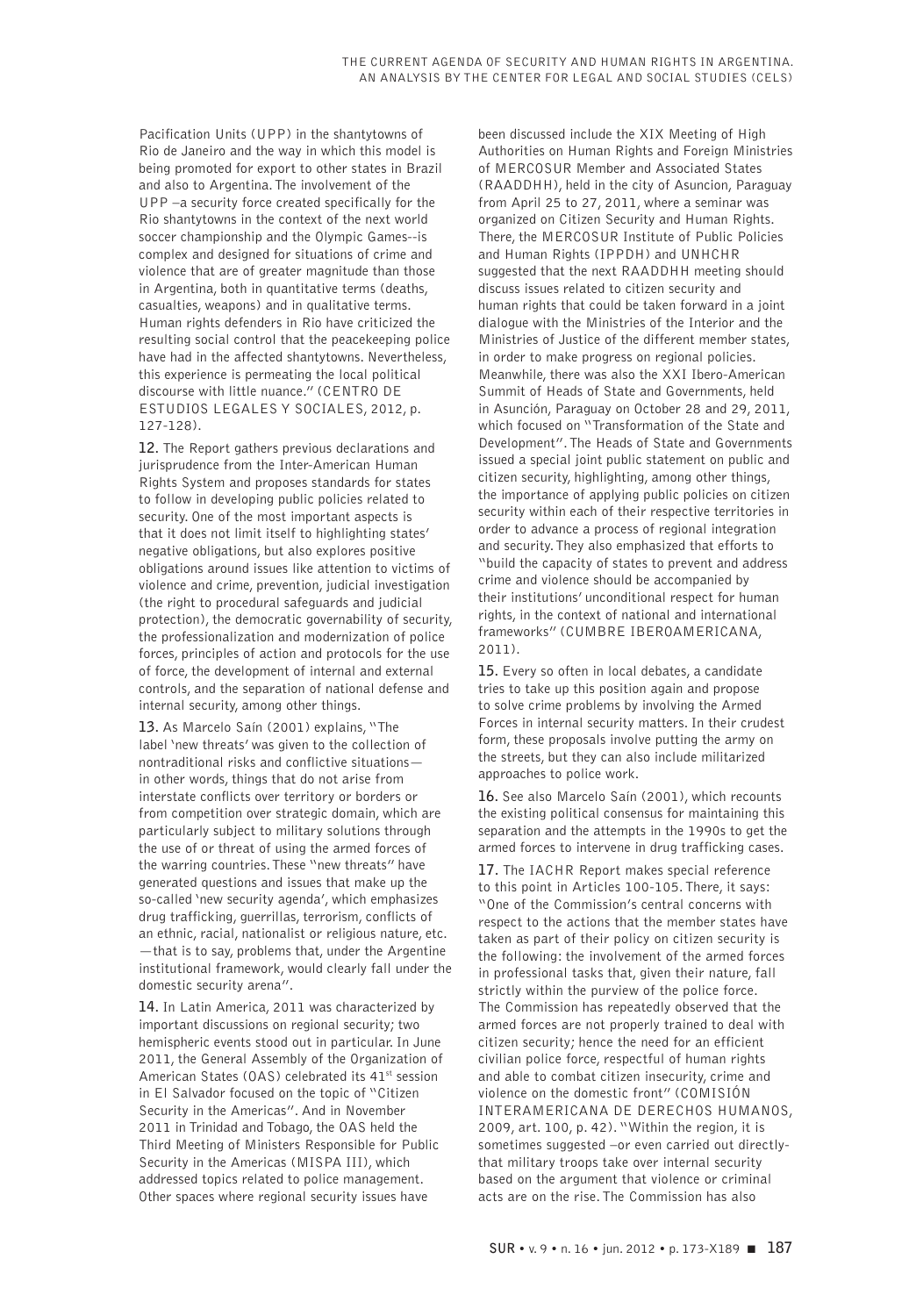addressed this point, stating that arguments of this type 'confuse the concepts of public security and national security, when there is no doubt that the level of ordinary crime, however high this may be, does not constitute a military threat to the sovereignty of the state'" (COMISIÓN INTERAMERICANA DE DERECHOS HUMANOS, 2009, art. 103, p. 43). And in its recommendations, the IACHR suggests: "In the domestic legal system, draw a clear distinction between national defense as the function of the armed forces, and citizen security as a function of the police. Make it very clear that because of the nature of the situations they must deal with, the instruction and specialized training they receive, and the region's unfortunate history of military intervention into internal security affairs, the police have sole responsible for the functions associated with prevention, deterrence and lawful suppression of violence, under the oversight of the legitimate authorities of a democratic government." (COMISIÓN INTERAMERICANA DE DERECHOS HUMANOS, 2009, p. 106).

**18.** The draft legislation was sent to the House of Representatives by the executive branch in October 2011; it was included on the agenda for the special session, and therefore only underwent a brief parliamentary debate.

**19.** Law 26.734 was approved on December 22, 2011, enacted on December 27, 2011, and published in the official bulletin on December 28, 2011: Article 3: "When any of the crimes included in this Code is committed with the aim of terrorizing the population or forcing national public authorities, foreign governments, or agents of an international organization to take an action or to abstain from doing so, it will double the minimums and maximums of the scale" (ARGENTINA, 2011b).

**20.** This type of formulation violates the constitutional principle of legality, which requires that criminal classifications be as precise as possible in order to minimize the degree of discretion and arbitrariness with which the penal laws are applied.

**21.** See the FATF's 40 recommendations at <http:// www.fatf-gafi.org/dataoecd/38/53/34030987.pdf>. Last accessed on: 15. Jan. 2012.

**22.** Decree PEN 1091/11 (ARGENTINA, 2011a), extended for one year by Decree 296/2011 on December 30, 2011 (ARGENTINA, 2011c).

**23.** According to decree PEN 1091/11 "the northeastern and northwestern borders of Argentina have mountainous characteristics that facilitate the incursion into national territory of criminal organizations dedicated to illegal drug trafficking, trafficking in persons, and the smuggling of goods" (ARGENTINA, 2011a, cons. 4). The operation was established with the goal of "increasing surveillance and control over land, river and air space that falls under national jurisdiction along the northeastern and northwestern borders of Argentina, and to apprehend illegal entrants and turn them over to the legal authorities" (ARGENTINA, 2011a).

**24.** Article 2, subparagraph 4 of Law 25.520 establishes the scope of intelligence produced by the Armed Forces: "Strategic Military Intelligence – the intelligence part refers to knowledge of the military capacities and weaknesses of countries that are of interest from a national defense perspective, and of the geographic environment of the operational strategic areas identified in military strategic planning." (ARGENTINA, 2001).

**25.** Joint resolution MD 1517 and MJSy DH 3806, from December 16, 2008.

**26.** Many of them also contain the standards and the spirit of the IACHR report mentioned earlier.

**27.** An example is the pressing need to modify the foundational and personnel laws of the federal security institutions, as well as the associated regulations, in order to establish and accompany the public security reform and modernization processes according to constitutional principles and human rights. In turn, this would imply putting effective political leadership over the police system, in order to drive deep changes in its organizational structures and traditional ways of operating See Center for Legal and Social Studies (2011, p. 84 and ss).